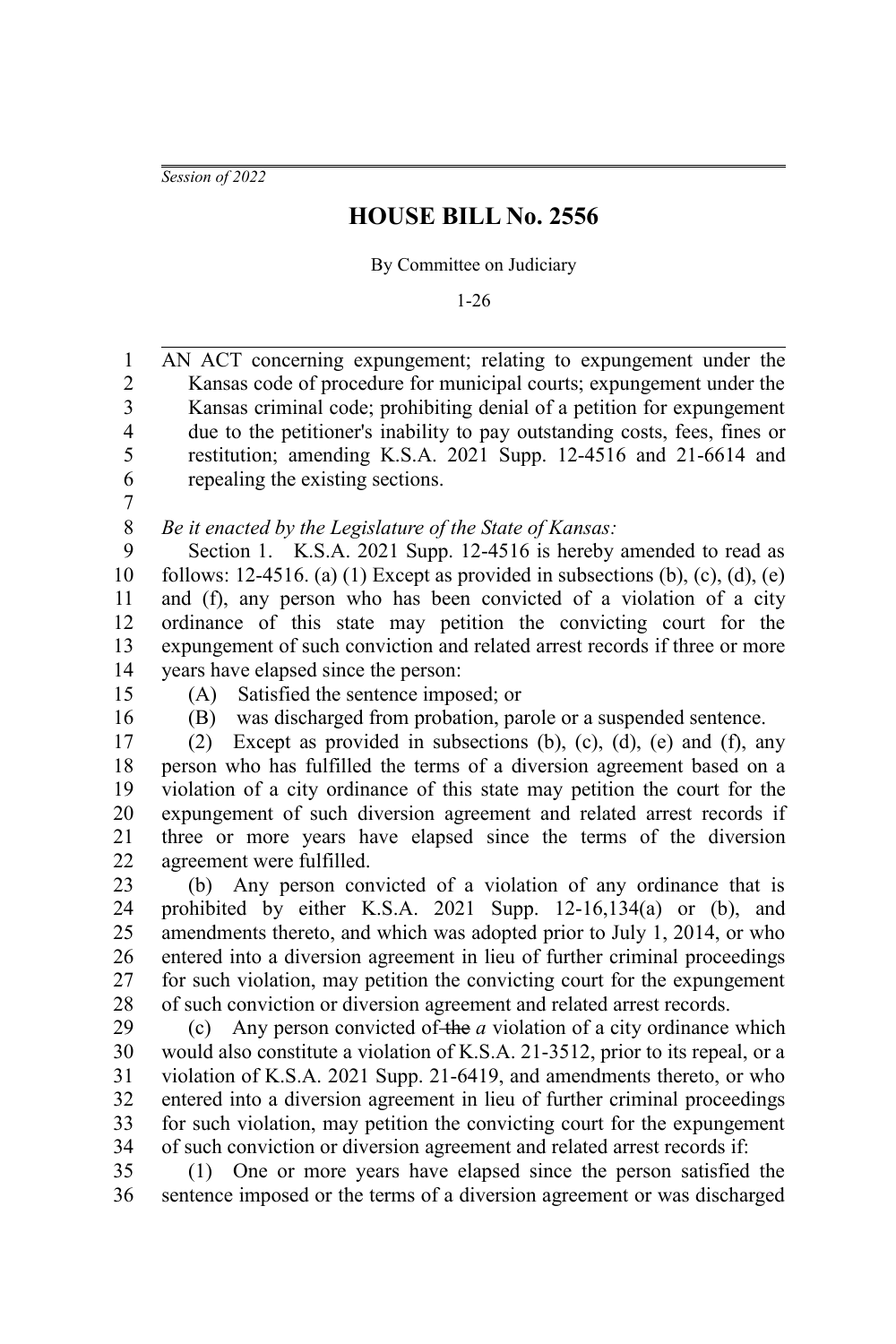from probation, parole, conditional release or a suspended sentence; and 1

(2) such person can prove they were acting under coercion caused by the act of another. For purposes of this subsection, "coercion" means: Threats of harm or physical restraint against any person; a scheme, plan or pattern intended to cause a person to believe that failure to perform an act would result in bodily harm or physical restraint against any person; or the abuse or threatened abuse of the legal process. 2 3 4 5 6 7

(d) No person may petition for expungement until five or more years have elapsed since the person satisfied the sentence imposed or the terms of a diversion agreement or was discharged from probation, parole, conditional release or a suspended sentence, if such person was convicted of the violation of a city ordinance which would also constitute: 8 9 10 11 12

(1) Vehicular homicide, as defined by K.S.A. 21-3405, prior to its repeal, or K.S.A. 2021 Supp. 21-5406, and amendments thereto; 13 14

(2) driving while the privilege to operate a motor vehicle on the public highways of this state has been canceled, suspended or revoked, as prohibited by K.S.A. 8-262, and amendments thereto; 15 16 17

(3) perjury resulting from a violation of K.S.A. 8-261a, and amendments thereto; 18 19

(4) a violation of the provisions of K.S.A. 8-142 *Fifth*, and amendments thereto, relating to fraudulent applications; 20 21

(5) any crime punishable as a felony wherein a motor vehicle was used in the perpetration of such crime; 22 23

(6) failing to stop at the scene of an accident and perform the duties required by K.S.A. 8-1602, 8-1603, prior to its repeal, or *K.S.A. 8-1602 or* 8-1604, and amendments thereto; 24 25 26

(7) a violation of the provisions of K.S.A. 40-3104, and amendments thereto, relating to motor vehicle liability insurance coverage; or 27 28

29

(8) a violation of K.S.A. 21-3405b, prior to its repeal.

(e) (1) No person may petition for expungement until five or more years have elapsed since the person satisfied the sentence imposed or the terms of a diversion agreement or was discharged from probation, parole, conditional release or a suspended sentence, if such person was convicted of a first violation of a city ordinance which would also constitute a first violation of K.S.A. 8-1567, and amendments thereto. 30 31 32 33 34 35

(2) No person may petition for expungement until 10 or more years have elapsed since the person satisfied the sentence imposed or was discharged from probation, parole, conditional release or a suspended sentence, if such person was convicted of a second or subsequent violation of a city ordinance which would also constitute a second or subsequent violation of K.S.A. 8-1567, and amendments thereto. 36 37 38 39 40 41

(3) The provisions of this subsection shall apply to all violations committed on or after July 1, 2006. 42 43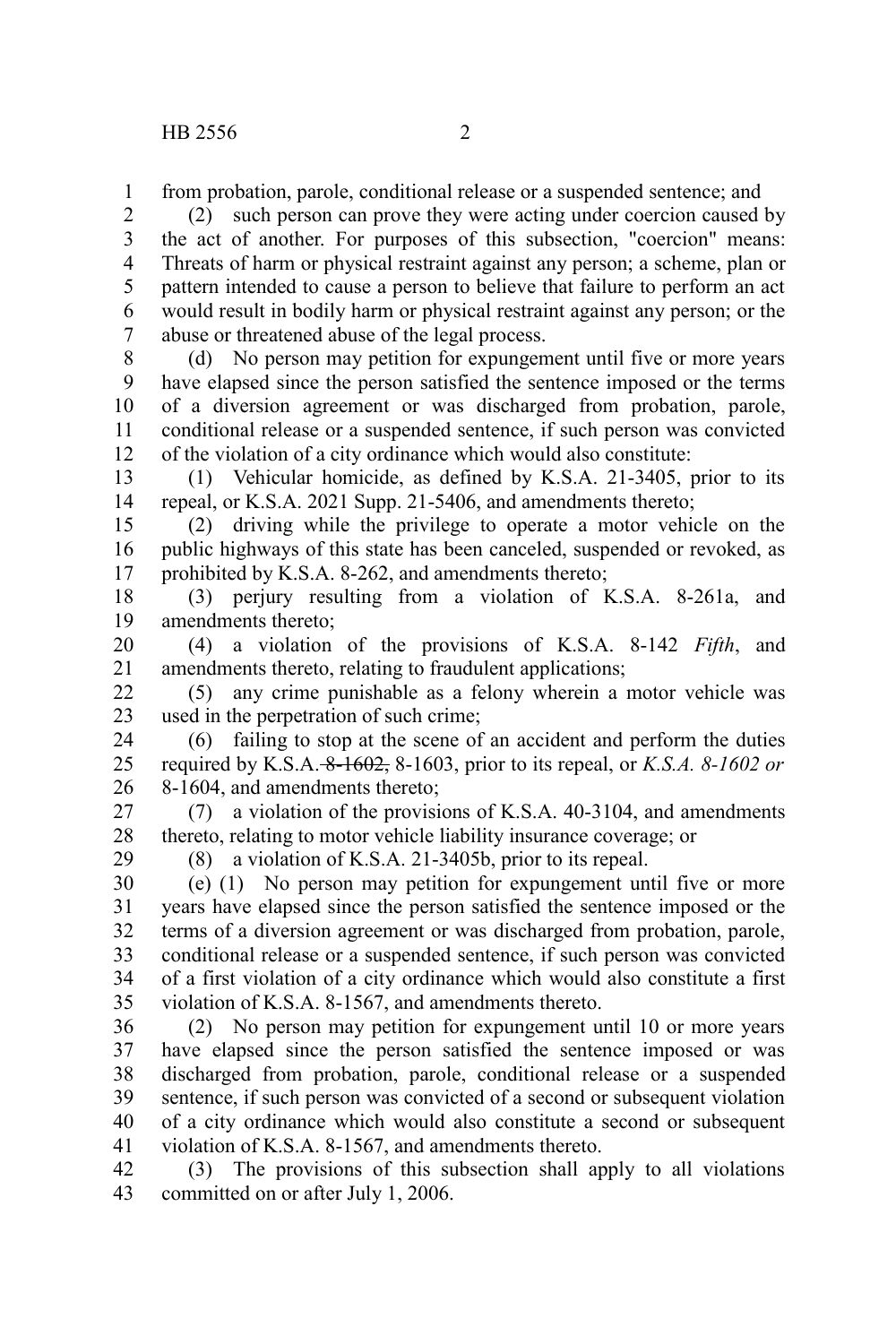## HB 2556 3

(f) There shall be no expungement of convictions or diversions for a violation of a city ordinance which would also constitute a violation of K.S.A. 8-2,144, and amendments thereto. 1 2 3

(g) (1) When a petition for expungement is filed, the court shall set a date for a hearing of such petition and shall cause notice of such hearing to be given to the prosecuting attorney and the arresting law enforcement agency. The petition shall state the: 4 5 6 7 8

(A) Defendant's full name;

(B) full name of the defendant at the time of arrest, conviction or diversion, if different than the defendant's current name; 9 10

(C) defendant's sex, race and date of birth;

(D) crime for which the defendant was arrested, convicted or diverted; 12 13

14

32

11

(E) date of the defendant's arrest, conviction or diversion; and

(F) identity of the convicting court, arresting law enforcement agency or diverting authority. 15 16

(2) A municipal court may prescribe a fee to be charged as costs for a person petitioning for an order of expungement pursuant to this section. 17 18

(3) Any person who may have relevant information about the petitioner may testify at the hearing. The court may inquire into the background of the petitioner and shall have access to any reports or records relating to the petitioner that are on file with the secretary of corrections or the prisoner review board. 19 20 21 22 23

(h) *(1)* At the hearing on the petition, the court shall order the petitioner's arrest record, conviction or diversion expunged if the court finds that: 24 25 26

 $(1)$ <sup>(A)</sup>) The petitioner has not been convicted of a felony in the past two years and no proceeding involving any such crime is presently pending or being instituted against the petitioner; 27 28 29

 $\left(\frac{2}{2}\right)$  the circumstances and behavior of the petitioner warrant the expungement; and 30 31

 $(3)(C)$  the expungement is consistent with the public welfare.

*(2) The court shall not deny the petition for expungement due to the petitioner's inability to pay outstanding costs, fees, fines or restitution. The petitioner's unwillingness, rather than inability, to pay such costs, fees, fines or restitution may be considered as a factor in denying the petition for expungement.* 33 34 35 36 37

(i) When the court has ordered an arrest record, conviction or diversion expunged, the order of expungement shall state the information required to be contained in the petition. The clerk of the court shall send a certified copy of the order of expungement to the Kansas bureau of investigation*,* which shall *then* notify the federal bureau of investigation, the secretary of corrections and any other criminal justice agency-which 38 39 40 41 42 43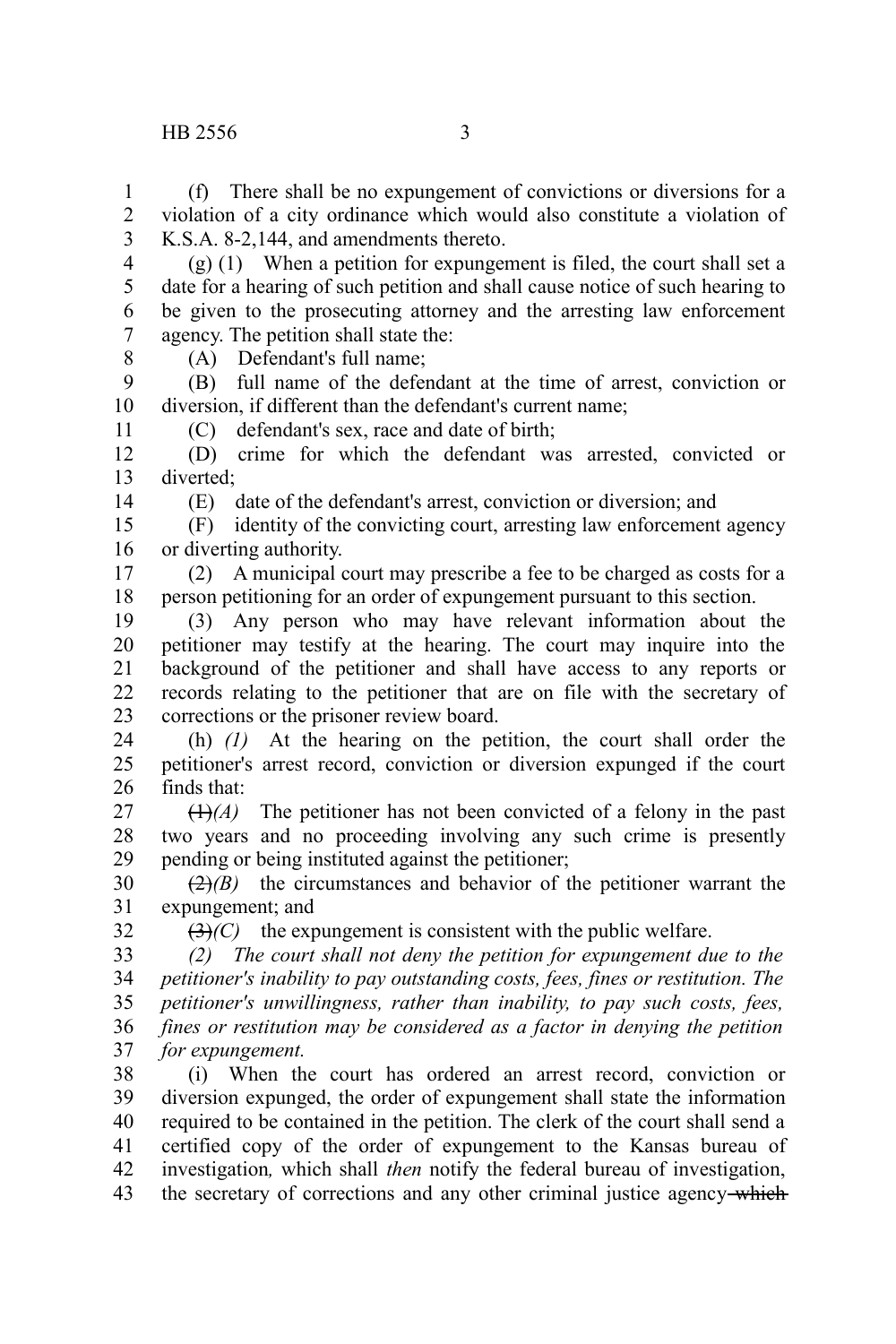*that* may have a record of the arrest, conviction or diversion. If the case was appealed from municipal court, the clerk of the district court shall send a certified copy of the order of expungement to the municipal court. The municipal court shall order the case expunged once the certified copy of the order of expungement is received. After the order of expungement is entered, the petitioner shall be treated as not having been arrested, convicted or diverted of the crime, except that: 1 2 3 4 5 6 7

(1) Upon conviction for any subsequent crime, the conviction that was expunged may be considered as a prior conviction in determining the sentence to be imposed; 8 9 10

(2) the petitioner shall disclose that the arrest, conviction or diversion occurred if asked about previous arrests, convictions or diversions: 11 12

(A) In any application for licensure as a private detective, private detective agency, certification as a firearms trainer pursuant to K.S.A. 75- 7b21, and amendments thereto, or employment as a detective with a private detective agency, as defined by K.S.A. 75-7b01, and amendments thereto; as security personnel with a private patrol operator, as defined by K.S.A. 75-7b01, and amendments thereto; or with an institution, as defined in K.S.A. 76-12a01, and amendments thereto, of the Kansas department for aging and disability services; 13 14 15 16 17 18 19 20

(B) in any application for admission, or for an order of reinstatement, to the practice of law in this state; 21 22

(C) to aid in determining the petitioner's qualifications for employment with the Kansas lottery or for work in sensitive areas within the Kansas lottery as deemed appropriate by the executive director of the Kansas lottery; 23 24 25 26

(D) to aid in determining the petitioner's qualifications for executive director of the Kansas racing and gaming commission, for employment with the commission or for work in sensitive areas in parimutuel racing as deemed appropriate by the executive director of the commission, or to aid in determining qualifications for licensure or renewal of licensure by the commission; 27 28 29 30 31 32

(E) to aid in determining the petitioner's qualifications for the following under the Kansas expanded lottery act: (i) Lottery gaming facility manager or prospective manager, racetrack gaming facility manager or prospective manager, licensee or certificate holder; or (ii) an officer, director, employee, owner, agent or contractor thereof; 33 34 35 36 37

(F) upon application for a commercial driver's license under K.S.A. 8-2,125 through 8-2,142, and amendments thereto; 38 39

(G) to aid in determining the petitioner's qualifications to be an employee of the state gaming agency; 40 41

(H) to aid in determining the petitioner's qualifications to be an employee of a tribal gaming commission or to hold a license issued 42 43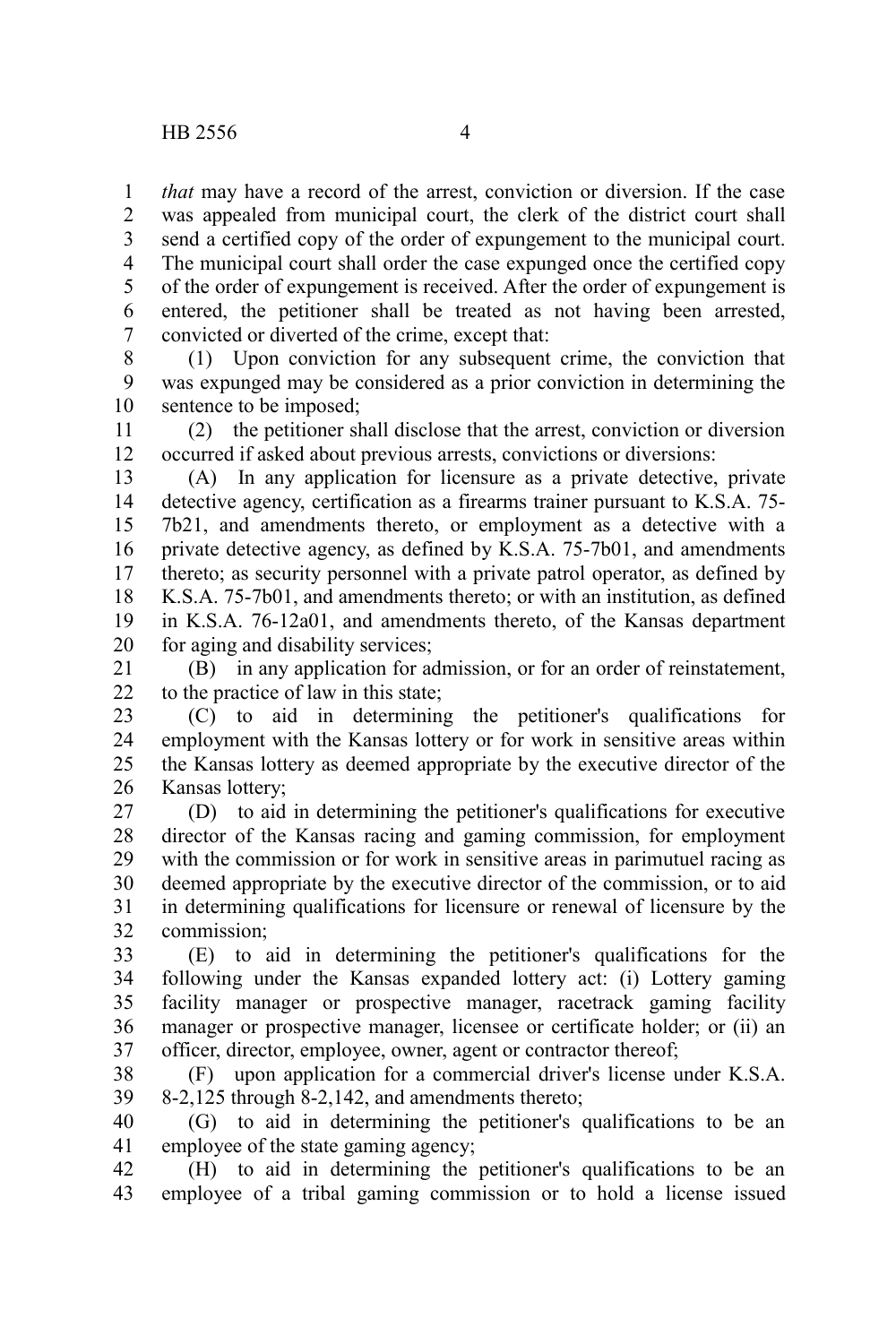pursuant to a tribal-state gaming compact; 1

(I) in any application for registration as a broker-dealer, agent, investment adviser or investment adviser representative all as defined in K.S.A. 17-12a102, and amendments thereto; 2 3 4

(J) in any application for employment as a law enforcement officer, as defined in K.S.A. 22-2202 or 74-5602, and amendments thereto; 5 6

(K) for applications received on and after July 1, 2006, to aid in determining the petitioner's qualifications for a license to carry a concealed weapon pursuant to the personal and family protection act, K.S.A. 75-7c01 et seq., and amendments thereto; or 7 8 9 10

(L) for applications received on and after July 1, 2016, to aid in determining the petitioner's qualifications for a license to act as a bail enforcement agent pursuant to K.S.A. 75-7e01 through 75-7e09 and K.S.A. 2021 Supp. 50-6,141, and amendments thereto; 11 12 13 14

(3) the court, in the order of expungement, may specify other circumstances under which the arrest, conviction or diversion is to be disclosed; and 15 16 17

(4) the conviction may be disclosed in a subsequent prosecution for an offense which requires as an element of such offense a prior conviction of the type expunged*; and* 18 19 20

*(5) the petitioner shall continue to be responsible for fully satisfying any outstanding costs, fees, fines and restitution related to the arrest, conviction or diversion. For the purpose of collecting such outstanding costs, fees, fines or restitution, the following persons shall have access to the expunged case filed notwithstanding any expungement:* 21 22 23 24 25

*(A) The clerk of the court;*

26

29

*(B) a contracting agent as defined in K.S.A. 12-4119, and amendments thereto;* 27 28

*(C) the petitioner and the petitioner's attorney;*

*(D) the beneficiary under an order of restitution as defined in K.S.A.* 30

*12-4119, and amendments thereto, and such beneficiary's attorney; and* 31

*(E) any other person as authorized by a court order if the court finds it is necessary for the person to have access to the expunged case file for the purpose of collecting the outstanding costs, fees, fines or restitution*. 32 33 34

(j) Whenever a person is convicted of an ordinance violation, pleads guilty and pays a fine for such a violation, is placed on parole or probation or is granted a suspended sentence for such a violation, the person shall be informed of the ability to expunge the arrest records or conviction. Whenever a person enters into a diversion agreement, the person shall be informed of the ability to expunge the diversion. 35 36 37 38 39 40

(k) Subject to the disclosures required pursuant to subsection (i), in any application for employment, license or other civil right or privilege, or any appearance as a witness, a person whose arrest records, conviction or 41 42 43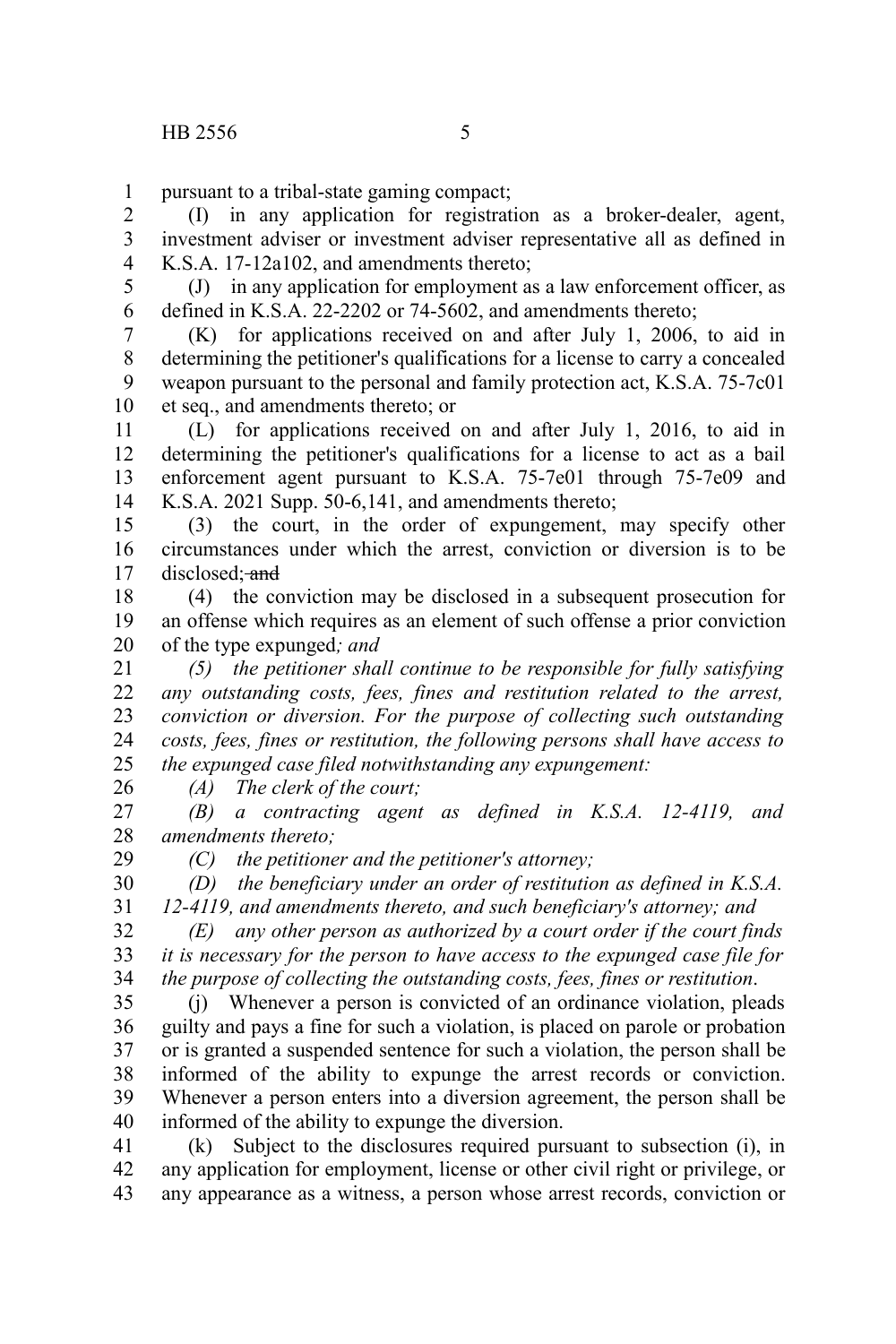diversion of an offense has been expunged under this statute may state that such person has never been arrested, convicted or diverted of such offense. 1 2

(l) Whenever the record of any arrest, conviction or diversion has been expunged under the provisions of this section or under the provisions of any other existing or former statute, the custodian of the records of arrest, conviction, diversion and incarceration relating to that crime shall not disclose the existence of such records, except when requested by: 3 4 5 6 7

8

(1) The person whose record was expunged;

(2) a private detective agency or a private patrol operator, and the request is accompanied by a statement that the request is being made in conjunction with an application for employment with such agency or operator by the person whose record has been expunged; 9 10 11 12

(3) a court, upon a showing of a subsequent conviction of the person whose record has been expunged; 13 14

(4) the secretary for aging and disability services, or a designee of the secretary, for the purpose of obtaining information relating to employment in an institution, as defined in K.S.A. 76-12a01, and amendments thereto, of the Kansas department for aging and disability services of any person whose record has been expunged; 15 16 17 18 19

(5) a person entitled to such information pursuant to the terms of the expungement order; 20 21

(6) a prosecuting attorney, and such request is accompanied by a statement that the request is being made in conjunction with a prosecution of an offense that requires a prior conviction as one of the elements of such offense;  $22$ 23 24  $25$ 

(7) the supreme court, the clerk or disciplinary administrator thereof, the state board for admission of attorneys or the state board for discipline of attorneys, and the request is accompanied by a statement that the request is being made in conjunction with an application for admission, or for an order of reinstatement, to the practice of law in this state by the person whose record has been expunged; 26 27 28 29 30 31

(8) the Kansas lottery, and the request is accompanied by a statement that the request is being made to aid in determining qualifications for employment with the Kansas lottery or for work in sensitive areas within the Kansas lottery as deemed appropriate by the executive director of the Kansas lottery; 32 33 34 35 36

(9) the governor or the Kansas racing and gaming commission, or a designee of the commission, and the request is accompanied by a statement that the request is being made to aid in determining qualifications for executive director of the commission, for employment with the commission, for work in sensitive areas in parimutuel racing as deemed appropriate by the executive director of the commission or for licensure, renewal of licensure or continued licensure by the commission; 37 38 39 40 41 42 43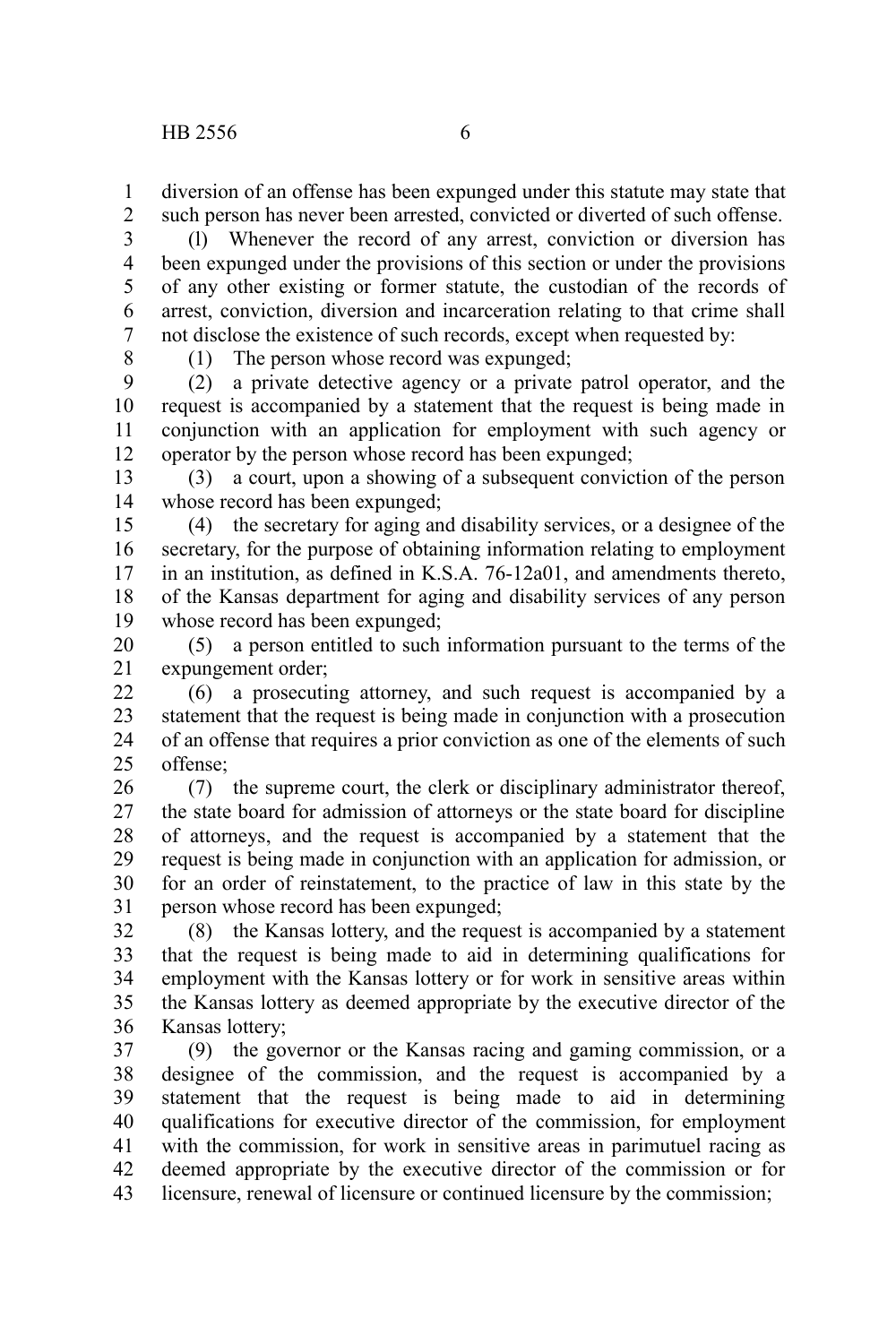## HB 2556 7

(10) the Kansas racing and gaming commission, or a designee of the commission, and the request is accompanied by a statement that the request is being made to aid in determining qualifications of the following under the Kansas expanded lottery act: 1 2 3 4

(A) Lottery gaming facility managers and prospective managers, racetrack gaming facility managers and prospective managers, licensees and certificate holders; and 5 6 7

(B) their officers, directors, employees, owners, agents and contractors; 8 9

(11) the state gaming agency, and the request is accompanied by a statement that the request is being made to aid in determining qualifications: 10 11 12

13

(A) To be an employee of the state gaming agency; or

(B) to be an employee of a tribal gaming commission or to hold a license issued pursuant to a tribal-state gaming compact; 14 15

(12) the Kansas securities commissioner, or a designee of the commissioner, and the request is accompanied by a statement that the request is being made in conjunction with an application for registration as a broker-dealer, agent, investment adviser or investment adviser representative by such agency and the application was submitted by the person whose record has been expunged; 16 17 18 19 20 21

(13) the attorney general, and the request is accompanied by a statement that the request is being made to aid in determining qualifications for a license to: 22 23 24

(A) Carry a concealed weapon pursuant to the personal and family protection act; or 25 26

(B) act as a bail enforcement agent pursuant to K.S.A. 75-7e01 through 75-7e09 and K.S.A. 2021 Supp. 50-6,141, and amendments thereto; 27 28 29

30

(14) the Kansas sentencing commission;

(15) the Kansas commission on peace officers' standards and training and the request is accompanied by a statement that the request is being made to aid in determining certification eligibility as a law enforcement officer pursuant to K.S.A. 74-5601 et seq., and amendments thereto; or 31 32 33 34

(16) a law enforcement agency and the request is accompanied by a statement that the request is being made to aid in determining eligibility for employment as a law enforcement officer as defined by K.S.A. 22- 2202, and amendments thereto. 35 36 37 38

*(m) For the purposes of this section, the determination of when the person satisfied the sentence imposed excludes the payment of costs, fees, fines and restitution.* 39 40 41

Sec. 2. K.S.A. 2021 Supp. 21-6614 is hereby amended to read as follows: 21-6614. (a) (1) Except as provided in subsections (b), (c), (d), (e) 42 43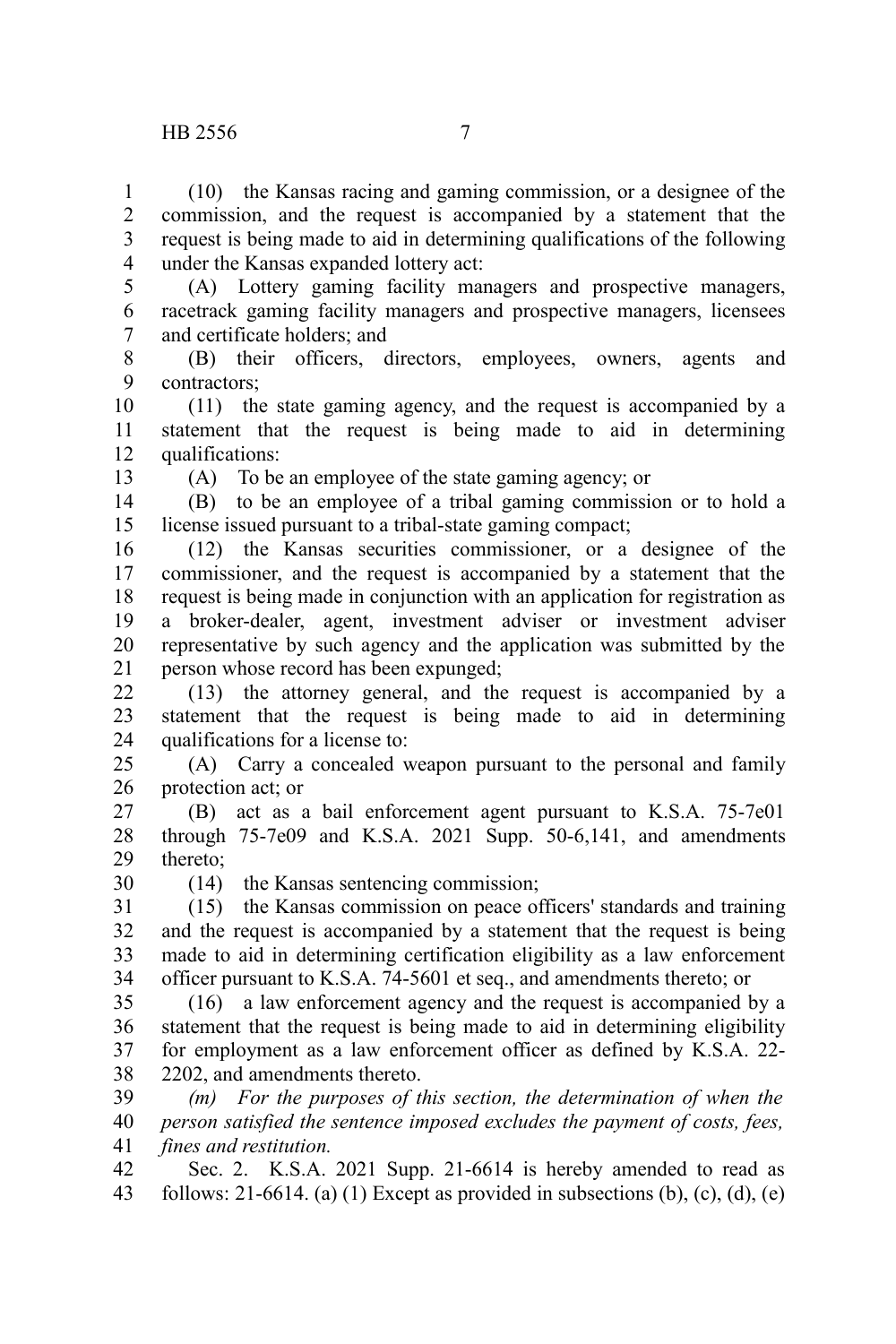and (f), any person convicted in this state of a traffic infraction, cigarette or tobacco infraction, misdemeanor or a class D or E felony, or for crimes committed on or after July 1, 1993, any nongrid felony or felony ranked in severity levels 6 through 10 of the nondrug grid, or for crimes committed on or after July 1, 1993, but prior to July 1, 2012, any felony ranked in severity level 4 of the drug grid, or for crimes committed on or after July 1, 2012, any felony ranked in severity level 5 of the drug grid may petition the convicting court for the expungement of such conviction or related arrest records if three or more years have elapsed since the person: 1 2 3 4 5 6 7 8 9

10

(A) Satisfied the sentence imposed; or

(B) was discharged from probation, a community correctional services program, parole, postrelease supervision, conditional release or a suspended sentence. 11 12 13

(2) Except as provided in subsections (b), (c), (d), (e) and (f), any person who has fulfilled the terms of a diversion agreement may petition the district court for the expungement of such diversion agreement and related arrest records if three or more years have elapsed since the terms of the diversion agreement were fulfilled. 14 15 16 17 18

(b) Any person convicted of prostitution, as defined in K.S.A. 21- 3512, prior to its repeal, convicted of a violation of K.S.A. 2021 Supp. 21- 6419, and amendments thereto, or who entered into a diversion agreement in lieu of further criminal proceedings for such violation, may petition the convicting court for the expungement of such conviction or diversion agreement and related arrest records if: 19 20 21 22 23 24

(1) One or more years have elapsed since the person satisfied the sentence imposed or the terms of a diversion agreement or was discharged from probation, a community correctional services program, parole, postrelease supervision, conditional release or a suspended sentence; and 25 26 27 28

(2) such person can prove they were acting under coercion caused by the act of another. For purposes of this subsection, "coercion" means: Threats of harm or physical restraint against any person; a scheme, plan or pattern intended to cause a person to believe that failure to perform an act would result in bodily harm or physical restraint against any person; or the abuse or threatened abuse of the legal process. 29 30 31 32 33 34

(c) Except as provided in subsections (e) and (f), no person may petition for expungement until five or more years have elapsed since the person satisfied the sentence imposed or the terms of a diversion agreement or was discharged from probation, a community correctional services program, parole, postrelease supervision, conditional release or a suspended sentence, if such person was convicted of a class A, B or C felony, or for crimes committed on or after July 1, 1993, if convicted of an off-grid felony or any felony ranked in severity levels 1 through 5 of the nondrug grid, or for crimes committed on or after July 1, 1993, but prior to 35 36 37 38 39 40 41 42 43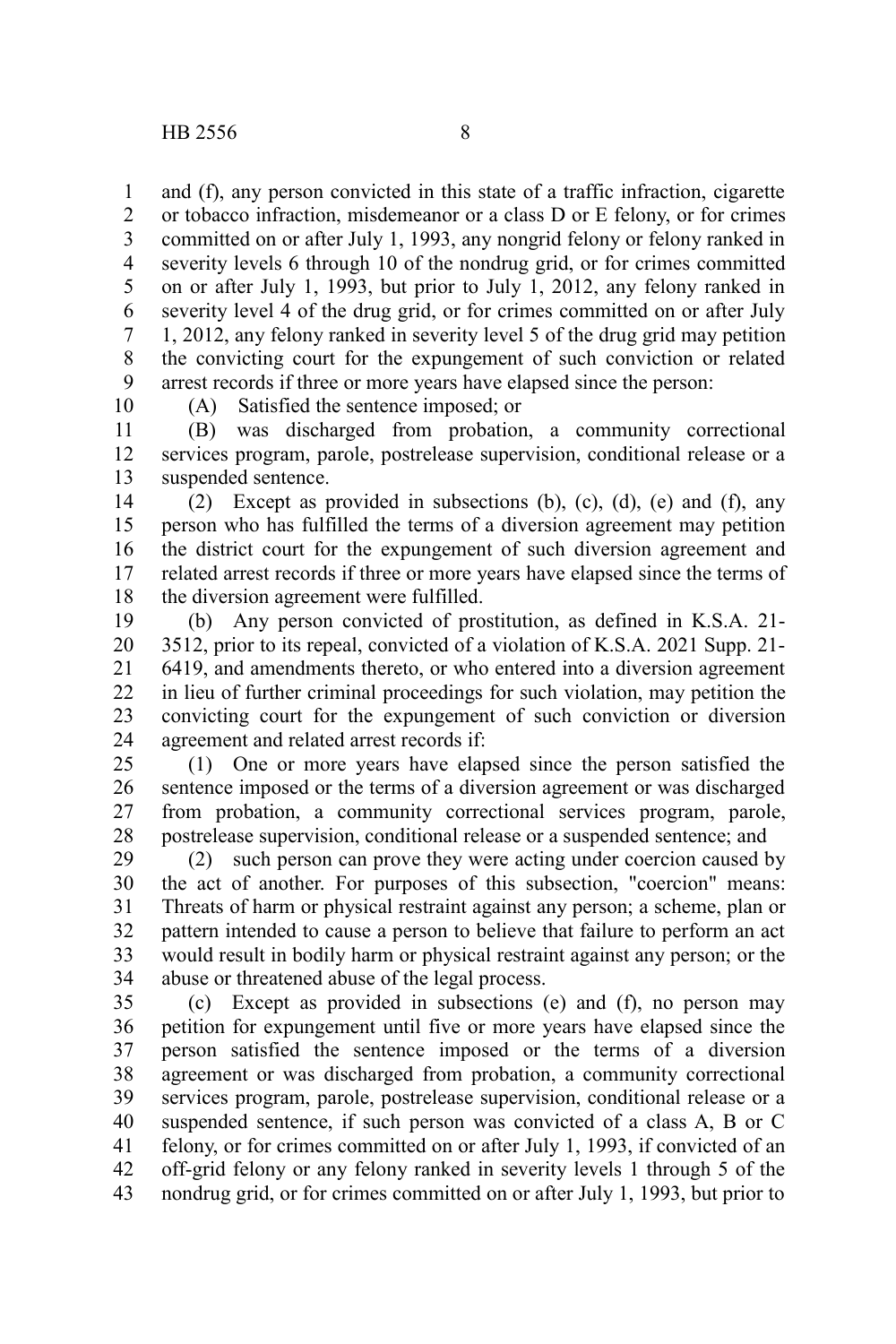July 1, 2012, any felony ranked in severity levels 1 through 3 of the drug grid, or for crimes committed on or after July 1, 2012, any felony ranked in severity levels 1 through 4 of the drug grid, or: 1 2 3

(1) Vehicular homicide, as defined in K.S.A. 21-3405, prior to its repeal, or K.S.A. 2021 Supp. 21-5406, and amendments thereto, or as prohibited by any law of another state that is in substantial conformity with that statute; 4 5 6 7

(2) driving while the privilege to operate a motor vehicle on the public highways of this state has been canceled, suspended or revoked, as prohibited by K.S.A. 8-262, and amendments thereto, or as prohibited by any law of another state that is in substantial conformity with that statute; 8 9 10 11

(3) perjury resulting from a violation of K.S.A. 8-261a, and amendments thereto, or resulting from the violation of a law of another state that is in substantial conformity with that statute; 12 13 14

(4) violating the provisions of K.S.A. 8-142 *Fifth*, and amendments thereto, relating to fraudulent applications or violating the provisions of a law of another state that is in substantial conformity with that statute; 15 16 17

(5) any crime punishable as a felony wherein a motor vehicle was used in the perpetration of such crime; 18 19

(6) failing to stop at the scene of an accident and perform the duties required by K.S.A. 8-1603, prior to its repeal, or K.S.A. 8-1602 or 8-1604, and amendments thereto, or required by a law of another state that is in substantial conformity with those statutes; 20 21 22 23

(7) violating the provisions of K.S.A. 40-3104, and amendments thereto, relating to motor vehicle liability insurance coverage; or 24 25

26

(8) a violation of K.S.A. 21-3405b, prior to its repeal.

(d) (1) No person may petition for expungement until five or more years have elapsed since the person satisfied the sentence imposed or the terms of a diversion agreement or was discharged from probation, a community correctional services program, parole, postrelease supervision, conditional release or a suspended sentence, if such person was convicted of a first violation of K.S.A. 8-1567, and amendments thereto, including any diversion for such violation. 27 28 29 30 31 32 33

(2) No person may petition for expungement until 10 or more years have elapsed since the person satisfied the sentence imposed or was discharged from probation, a community correctional services program, parole, postrelease supervision, conditional release or a suspended sentence, if such person was convicted of a second or subsequent violation of K.S.A. 8-1567, and amendments thereto. 34 35 36 37 38 39

(3) Except as provided further, the provisions of this subsection shall apply to all violations committed on or after July 1, 2006. The provisions of subsection (d)(2) shall not apply to violations committed on or after July 1, 2014, but prior to July 1, 2015. 40 41 42 43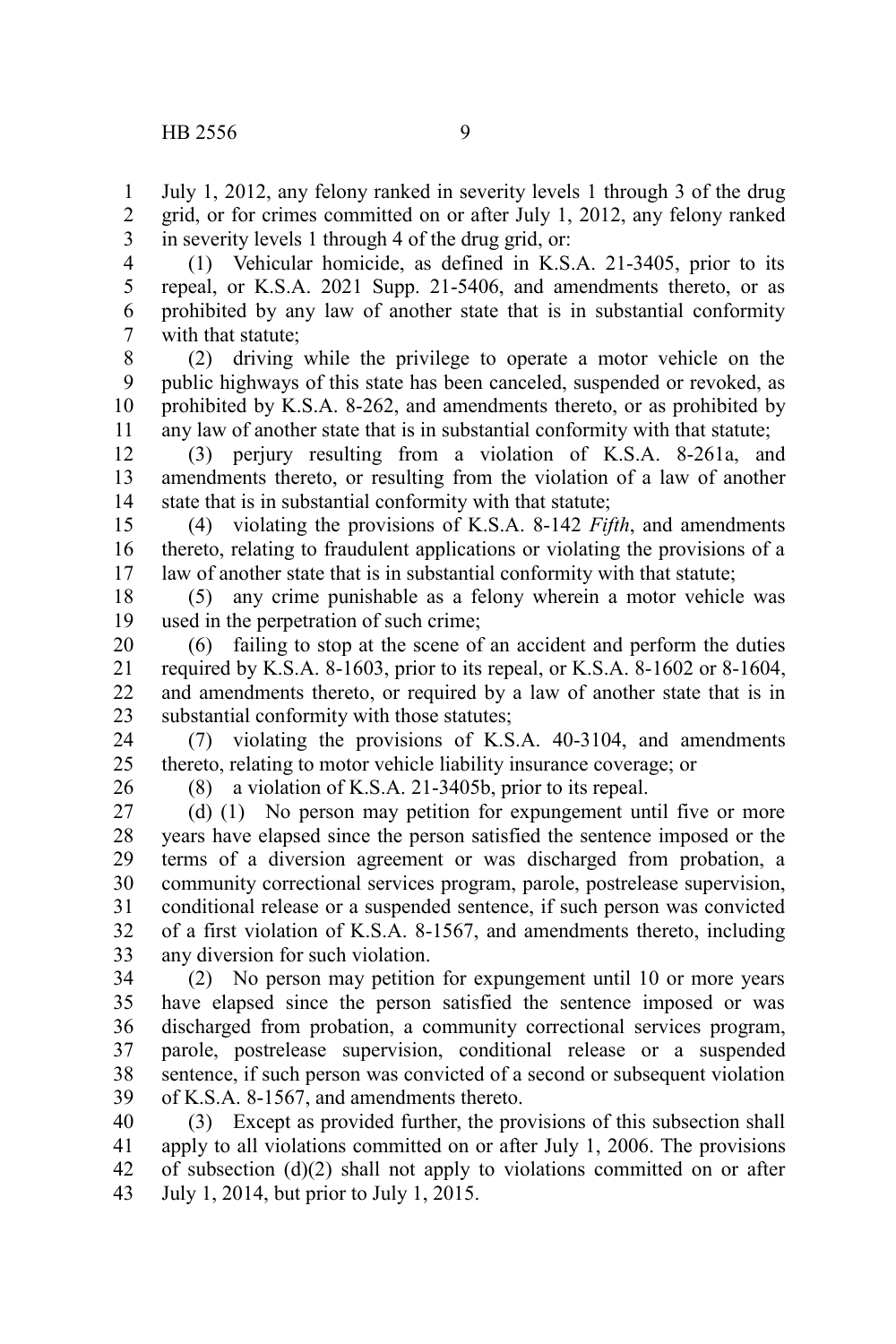(e) There shall be no expungement of convictions for the following offenses or of convictions for an attempt to commit any of the following offenses: (1) Rape, as defined in K.S.A. 21-3502, prior to its repeal, or K.S.A. 2021 Supp. 21-5503, and amendments thereto; (2) indecent liberties with a child or aggravated indecent liberties with a child, as defined in K.S.A. 21-3503 or 21-3504, prior to their repeal, or K.S.A. 2021 Supp. 21-5506, and amendments thereto; (3) criminal sodomy, as defined in K.S.A. 21-3505(a)(2) or (a)(3), prior to its repeal, or K.S.A. 2021 Supp. 21-5504(a)(3) or (a)(4), and amendments thereto; (4) aggravated criminal sodomy, as defined in K.S.A. 21-3506, prior to its repeal, or K.S.A. 2021 Supp. 21-5504, and amendments thereto; (5) indecent solicitation of a child or aggravated indecent solicitation of a child, as defined in K.S.A. 21-3510 or 21-3511, prior to their repeal, or K.S.A. 2021 Supp. 21-5508, and amendments thereto; (6) sexual exploitation of a child, as defined in K.S.A. 21-3516, prior to its repeal, or K.S.A. 2021 Supp. 21-5510, and amendments thereto; (7) internet trading in child pornography or aggravated internet trading in child pornography, as defined in K.S.A. 2021 Supp. 21-5514, and amendments thereto; (8) aggravated incest, as defined in K.S.A. 21-3603, prior to its repeal, or K.S.A. 2021 Supp. 21-5604, and amendments thereto; (9) endangering a child or aggravated endangering a child, as defined in K.S.A. 21-3608 or 21-3608a, prior to their repeal, or K.S.A. 2021 Supp. 21-5601, and amendments thereto; (10) abuse of a child, as defined in K.S.A. 21-3609, prior to its repeal, or K.S.A. 2021 Supp. 21-5602, and amendments thereto; (11) capital murder, as defined in K.S.A. 21-3439, prior to its repeal, or K.S.A. 2021 Supp. 21-5401, and amendments thereto; (12) murder in the first degree, as defined in K.S.A. 21-3401, prior to its repeal, or K.S.A. 2021 Supp. 21-5402, and amendments thereto; (13) murder in the second degree, as defined in K.S.A. 21-3402, prior to its repeal, or K.S.A. 2021 Supp. 21-5403, and amendments thereto; (14) voluntary manslaughter, as defined in K.S.A. 21-3403, prior to its repeal, or K.S.A. 2021 Supp. 21-5404, and amendments thereto; (15) involuntary manslaughter, as defined in K.S.A. 21-3404, prior to its repeal, or K.S.A. 2021 Supp. 21-5405, and amendments thereto; (16) sexual battery, as defined in K.S.A. 21-3517, prior to its repeal, or K.S.A. 2021 Supp. 21-5505, and amendments thereto, when the victim was less than 18 years of age at the time the crime was committed; (17) aggravated sexual battery, as defined in K.S.A. 21-3518, prior to its repeal, or K.S.A. 2021 Supp. 21-5505, and amendments thereto; 1 2 3 4 5 6 7 8 9 10 11 12 13 14 15 16 17 18 19 20 21 22 23 24 25 26 27 28 29 30 31 32 33 34 35 36 37 38 39 40 41 42 43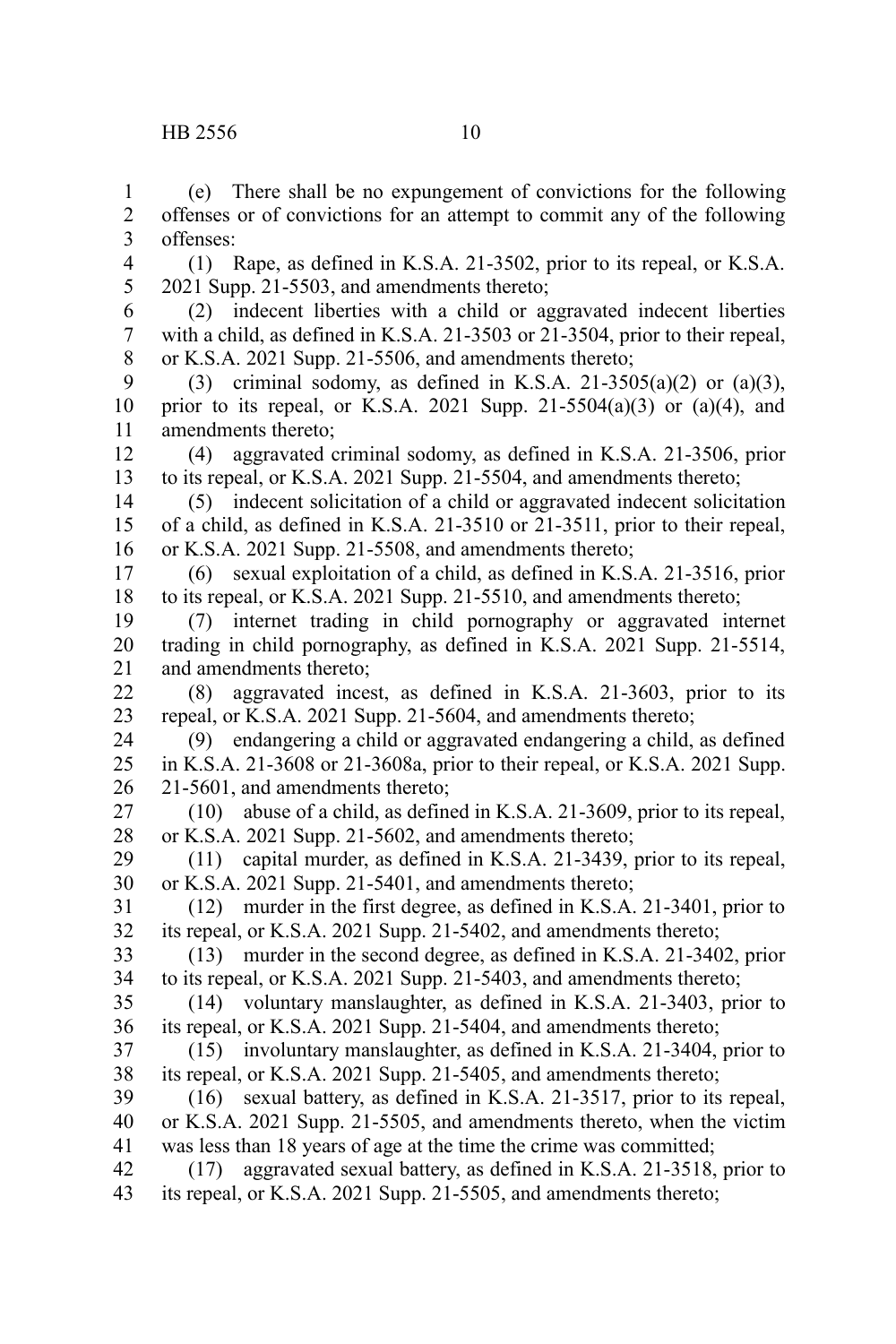(18) a violation of K.S.A. 8-2,144, and amendments thereto, including any diversion for such violation; or 1 2

3

4

1, 2011, that is comparable to any offense as provided in this subsection. (f) Notwithstanding any other law to the contrary, for any offender who is required to register as provided in the Kansas offender registration act, K.S.A. 22-4901 et seq., and amendments thereto, there shall be no expungement of any conviction or any part of the offender's criminal record while the offender is required to register as provided in the Kansas offender registration act. 5 6 7 8 9 10

(g) (1) When a petition for expungement is filed, the court shall set a date for a hearing of such petition and shall cause notice of such hearing to be given to the prosecutor and the arresting law enforcement agency. The petition shall state the: 11 12 13 14

15

(A) Defendant's full name;

(B) full name of the defendant at the time of arrest, conviction or diversion, if different than the defendant's current name; 16 17

18

21

(C) defendant's sex, race and date of birth;

(D) crime for which the defendant was arrested, convicted or diverted; 19 20

(E) date of the defendant's arrest, conviction or diversion; and

(F) identity of the convicting court, arresting law enforcement authority or diverting authority.  $22$ 23

(2) Except as otherwise provided by law, a petition for expungement shall be accompanied by a docket fee in the amount of \$176. On and after July 1, 2019, through June 30, 2025, the supreme court may impose a charge, not to exceed \$19 per case, to fund the costs of non-judicial personnel. The charge established in this section shall be the only fee collected or moneys in the nature of a fee collected for the case. Such charge shall only be established by an act of the legislature and no other authority is established by law or otherwise to collect a fee. 24 25 26 27 28 29 30 31

(3) All petitions for expungement shall be docketed in the original criminal action. Any person who may have relevant information about the petitioner may testify at the hearing. The court may inquire into the background of the petitioner and shall have access to any reports or records relating to the petitioner that are on file with the secretary of corrections or the prisoner review board. 32 33 34 35 36 37

(h) *(1)* At the hearing on the petition, the court shall order the petitioner's arrest record, conviction or diversion expunged if the court finds that: 38 39 40

 $(1)$ <sup>(A)</sup>) The petitioner has not been convicted of a felony in the past two years and no proceeding involving any such crime is presently pending or being instituted against the petitioner; 41 42 43

(19) any conviction for any offense in effect at any time prior to July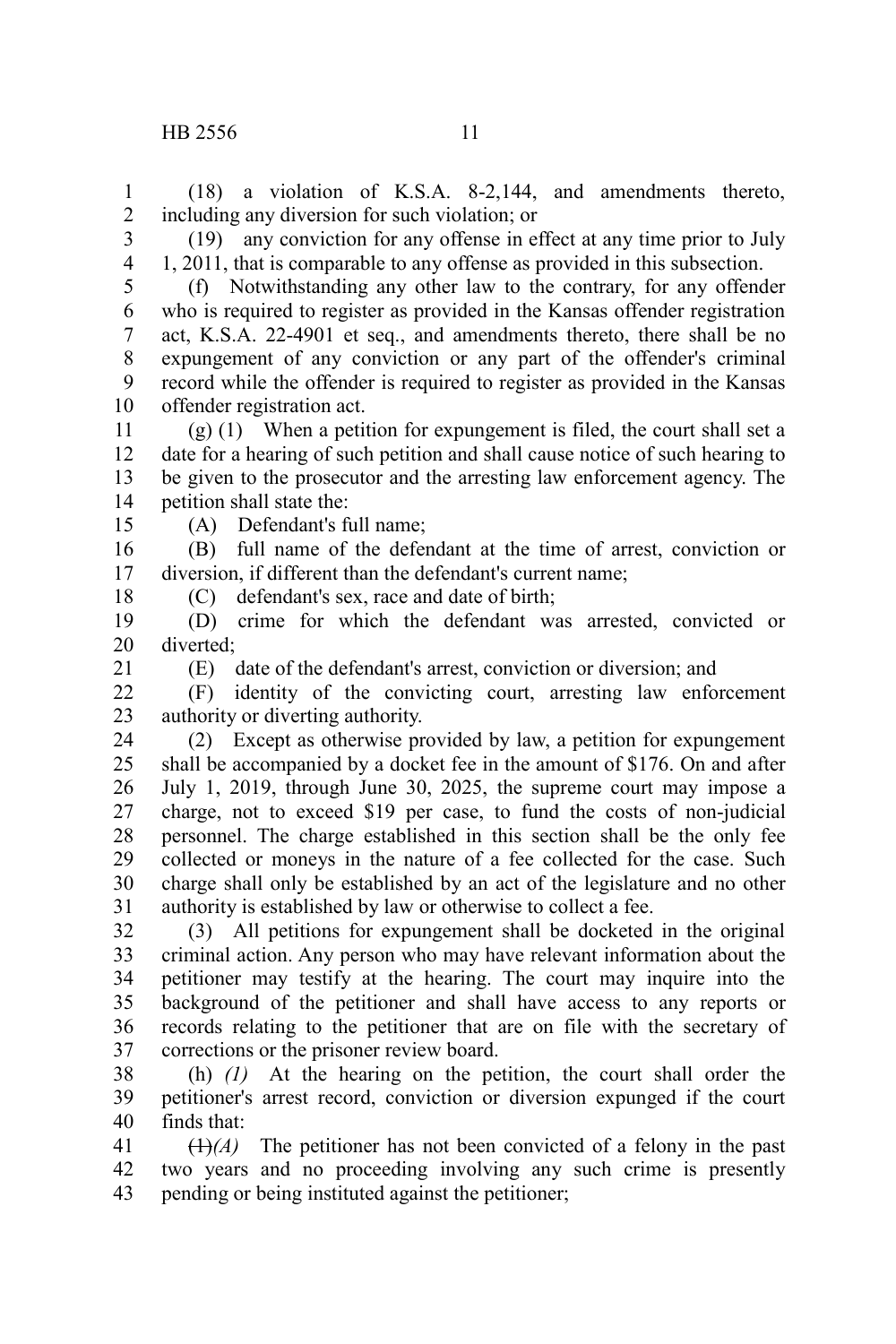3

 $(2)$ *(B)* the circumstances and behavior of the petitioner warrant the expungement; 1 2

 $(3)$ *(C)* the expungement is consistent with the public welfare; and

(4)*(D)* with respect to petitions seeking expungement of a felony conviction, possession of a firearm by the petitioner is not likely to pose a threat to the safety of the public. 4 5 6

*(2) The court shall not deny the petition for expungement due to the petitioner's inability to pay outstanding costs, fees, fines or restitution. The petitioner's unwillingness, rather than inability, to pay such costs, fees, fines or restitution may be considered as a factor in denying the petition for expungement.* 7 8 9 10 11

(i) When the court has ordered an arrest record, conviction or diversion expunged, the order of expungement shall state the information required to be contained in the petition. The clerk of the court shall send a certified copy of the order of expungement to the Kansas bureau of investigation that*, which* shall *then* notify the federal bureau of investigation, the secretary of corrections and any other criminal justice agency that may have a record of the arrest, conviction or diversion. If the case was appealed from municipal court, the clerk of the district court shall send a certified copy of the order of expungement to the municipal court. The municipal court shall order the case expunged once the certified copy of the order of expungement is received. After the order of expungement is entered, the petitioner shall be treated as not having been arrested, convicted or diverted of the crime, except that: 12 13 14 15 16 17 18 19 20 21 22 23 24

(1) Upon conviction for any subsequent crime, the conviction that was expunged may be considered as a prior conviction in determining the sentence to be imposed; 25 26 27

(2) the petitioner shall disclose that the arrest, conviction or diversion occurred if asked about previous arrests, convictions or diversions: 28 29

(A) In any application for licensure as a private detective, private detective agency, certification as a firearms trainer pursuant to K.S.A. 75- 7b21, and amendments thereto, or employment as a detective with a private detective agency, as defined by K.S.A. 75-7b01, and amendments thereto; as security personnel with a private patrol operator, as defined by K.S.A. 75-7b01, and amendments thereto; or with an institution, as defined in K.S.A. 76-12a01, and amendments thereto, of the Kansas department for aging and disability services; 30 31 32 33 34 35 36 37

(B) in any application for admission, or for an order of reinstatement, to the practice of law in this state; 38 39

(C) to aid in determining the petitioner's qualifications for employment with the Kansas lottery or for work in sensitive areas within the Kansas lottery as deemed appropriate by the executive director of the Kansas lottery; 40 41 42 43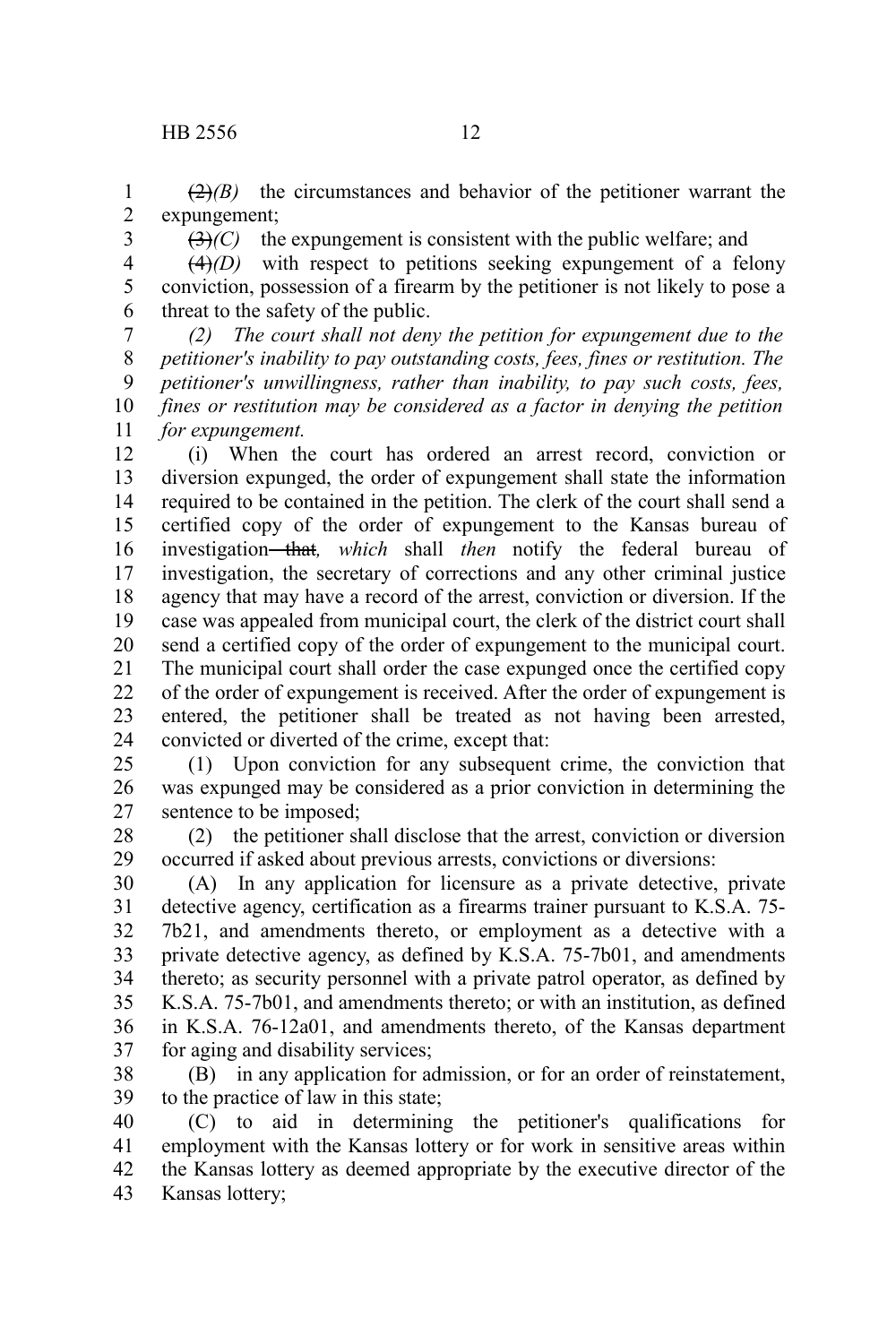(D) to aid in determining the petitioner's qualifications for executive director of the Kansas racing and gaming commission, for employment with the commission or for work in sensitive areas in parimutuel racing as deemed appropriate by the executive director of the commission, or to aid in determining qualifications for licensure or renewal of licensure by the commission; 1 2 3 4 5 6

(E) to aid in determining the petitioner's qualifications for the following under the Kansas expanded lottery act: (i) Lottery gaming facility manager or prospective manager, racetrack gaming facility manager or prospective manager, licensee or certificate holder; or (ii) an officer, director, employee, owner, agent or contractor thereof; 7 8 9 10 11

(F) upon application for a commercial driver's license under K.S.A. 8-2,125 through 8-2,142, and amendments thereto; 12 13

(G) to aid in determining the petitioner's qualifications to be an employee of the state gaming agency; 14 15

(H) to aid in determining the petitioner's qualifications to be an employee of a tribal gaming commission or to hold a license issued pursuant to a tribal-state gaming compact; 16 17 18

(I) in any application for registration as a broker-dealer, agent, investment adviser or investment adviser representative all as defined in K.S.A. 17-12a102, and amendments thereto; 19 20 21

(J) in any application for employment as a law enforcement officer as defined in K.S.A. 22-2202 or 74-5602, and amendments thereto; or 22 23

(K) to aid in determining the petitioner's qualifications for a license to act as a bail enforcement agent pursuant to K.S.A. 75-7e01 through 75- 7e09, and amendments thereto, and K.S.A. 2021 Supp. 50-6,141, and amendments thereto; 24 25 26 27

(3) the court, in the order of expungement, may specify other circumstances under which the conviction is to be disclosed; 28 29

(4) the conviction may be disclosed in a subsequent prosecution for an offense that requires as an element of such offense a prior conviction of the type expunged; and 30 31 32

(5) upon commitment to the custody of the secretary of corrections, any previously expunged record in the possession of the secretary of corrections may be reinstated and the expungement disregarded, and the record continued for the purpose of the new commitment*; and* 33 34 35 36

*(6) the petitioner shall continue to be responsible for fully satisfying any outstanding costs, fees, fines and restitution related to the arrest, conviction or diversion. For the purpose of collecting such outstanding costs, fees, fines or restitution, the following persons shall have access to the expunged case file notwithstanding any expungement:* 37 38 39 40 41

*(A) The clerk of the court;* 42

*(B) a contracting agent as defined in K.S.A. 20-169, and amendments* 43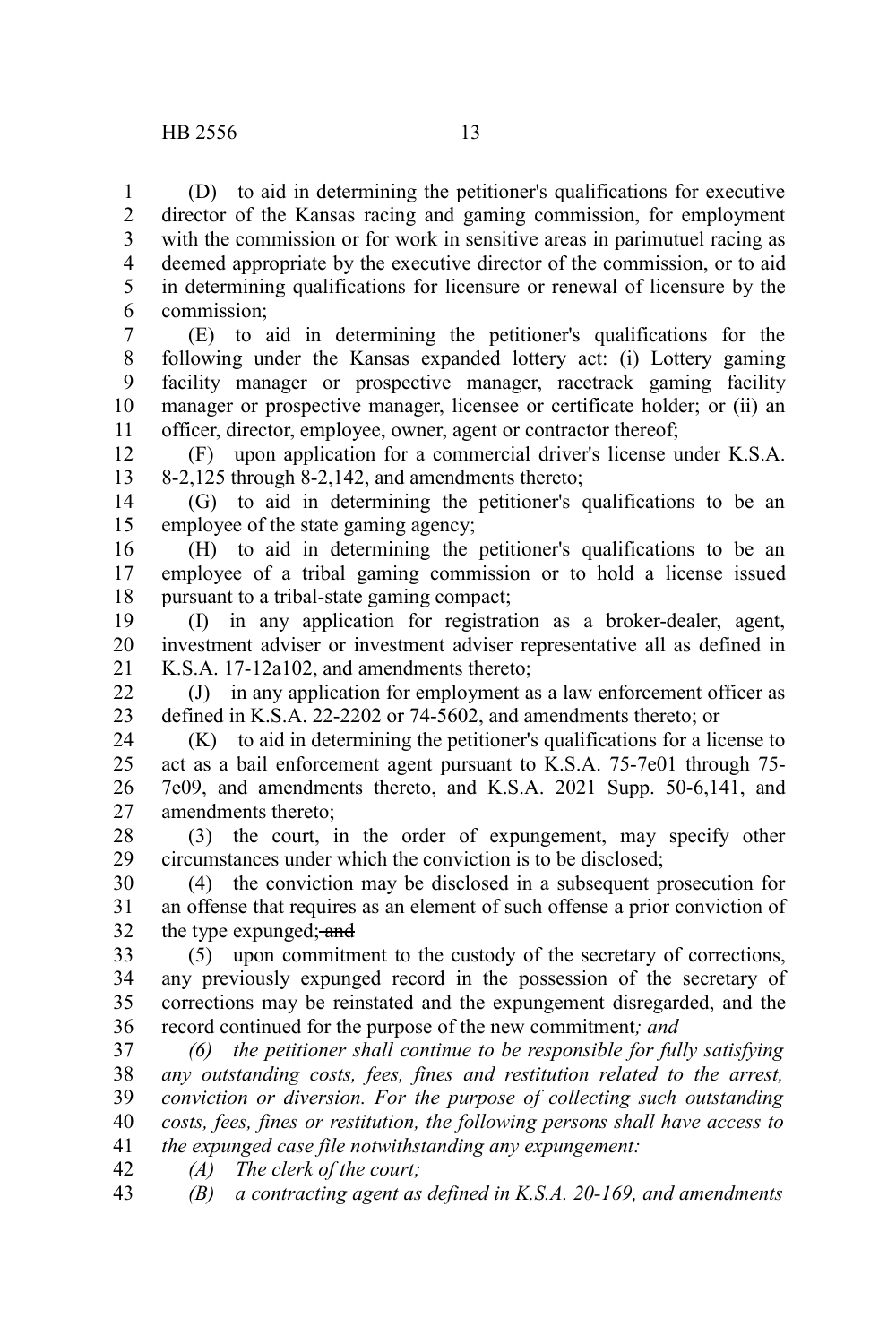*thereto;* 1

2 3 4 *(C) the petitioner and the petitioner's attorney;*

*(D) the beneficiary under an order of restitution as defined in K.S.A.*

*20-169, and amendments thereto, and such beneficiary's attorney; and*

*(E) any other person as authorized by a court order if the court finds it is necessary for the person to have access to the expunged case file for the purpose of collecting the outstanding costs, fees, fines or restitution*. 5 6 7

(j) Whenever a person is convicted of a crime, pleads guilty and pays a fine for a crime, is placed on parole, postrelease supervision or probation, is assigned to a community correctional services program, is granted a suspended sentence or is released on conditional release, the person shall be informed of the ability to expunge the arrest records or conviction. Whenever a person enters into a diversion agreement, the person shall be informed of the ability to expunge the diversion. 8 9 10 11 12 13 14

(k) (1) Subject to the disclosures required pursuant to subsection (i), in any application for employment, license or other civil right or privilege, or any appearance as a witness, a person whose arrest records, conviction or diversion of a crime has been expunged under this statute may state that such person has never been arrested, convicted or diverted of such crime. 15 16 17 18 19

(2) A person whose arrest record, conviction or diversion of a crime that resulted in such person being prohibited by state or federal law from possessing a firearm has been expunged under this statute shall be deemed to have had such person's right to keep and bear arms fully restored. This restoration of rights shall include, but not be limited to, the right to use, transport, receive, purchase, transfer and possess firearms. The provisions of this paragraph shall apply to all orders of expungement, including any orders issued prior to July 1, 2021. 20 21 22 23 24 25 26 27

(l) Whenever the record of any arrest, conviction or diversion has been expunged under the provisions of this section or under the provisions of any other existing or former statute, the custodian of the records of arrest, conviction, diversion and incarceration relating to that crime shall not disclose the existence of such records, except when requested by: 28 29 30 31 32

33

(1) The person whose record was expunged;

(2) a private detective agency or a private patrol operator, and the request is accompanied by a statement that the request is being made in conjunction with an application for employment with such agency or operator by the person whose record has been expunged; 34 35 36 37

(3) a court, upon a showing of a subsequent conviction of the person whose record has been expunged; 38 39

(4) the secretary for aging and disability services, or a designee of the secretary, for the purpose of obtaining information relating to employment in an institution, as defined in K.S.A. 76-12a01, and amendments thereto, of the Kansas department for aging and disability services of any person 40 41 42 43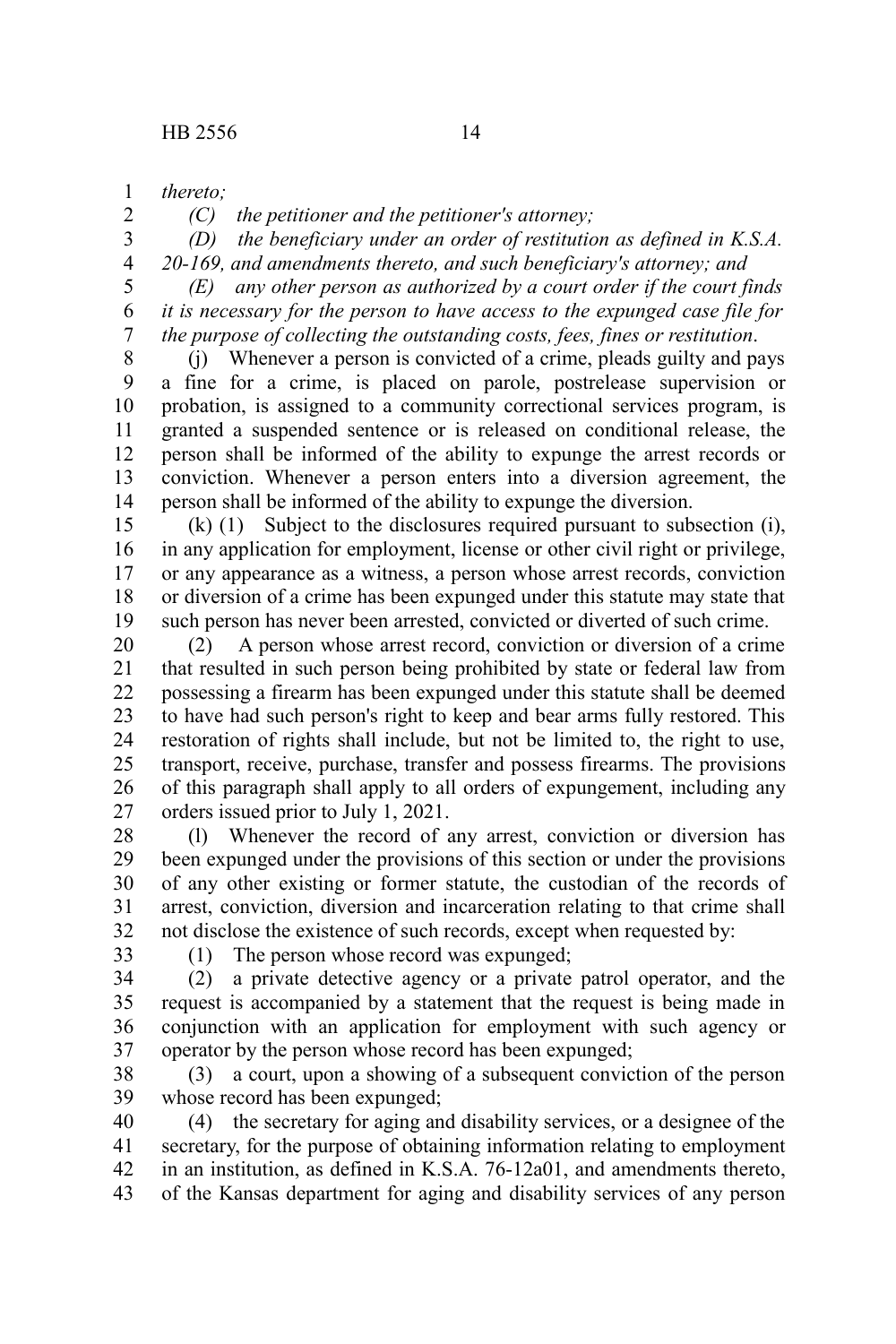whose record has been expunged; 1

(5) a person entitled to such information pursuant to the terms of the expungement order; 2 3

(6) a prosecutor, and such request is accompanied by a statement that the request is being made in conjunction with a prosecution of an offense that requires a prior conviction as one of the elements of such offense; 4 5 6

(7) the supreme court, the clerk or disciplinary administrator thereof, the state board for admission of attorneys or the state board for discipline of attorneys, and the request is accompanied by a statement that the request is being made in conjunction with an application for admission, or for an order of reinstatement, to the practice of law in this state by the person whose record has been expunged; 7 8 9 10 11 12

(8) the Kansas lottery, and the request is accompanied by a statement that the request is being made to aid in determining qualifications for employment with the Kansas lottery or for work in sensitive areas within the Kansas lottery as deemed appropriate by the executive director of the Kansas lottery; 13 14 15 16 17

(9) the governor or the Kansas racing and gaming commission, or a designee of the commission, and the request is accompanied by a statement that the request is being made to aid in determining qualifications for executive director of the commission, for employment with the commission, for work in sensitive areas in parimutuel racing as deemed appropriate by the executive director of the commission or for licensure, renewal of licensure or continued licensure by the commission; 18 19 20 21 22 23 24

(10) the Kansas racing and gaming commission, or a designee of the commission, and the request is accompanied by a statement that the request is being made to aid in determining qualifications of the following under the Kansas expanded lottery act: 25 26 27 28

(A) Lottery gaming facility managers and prospective managers, racetrack gaming facility managers and prospective managers, licensees and certificate holders; and 29 30 31

(B) their officers, directors, employees, owners, agents and contractors; 32 33

34

(11) the Kansas sentencing commission;

(12) the state gaming agency, and the request is accompanied by a statement that the request is being made to aid in determining qualifications: 35 36 37

38

(A) To be an employee of the state gaming agency; or

(B) to be an employee of a tribal gaming commission or to hold a license issued pursuant to a tribal-gaming compact; 39 40

(13) the Kansas securities commissioner or a designee of the commissioner, and the request is accompanied by a statement that the request is being made in conjunction with an application for registration as 41 42 43